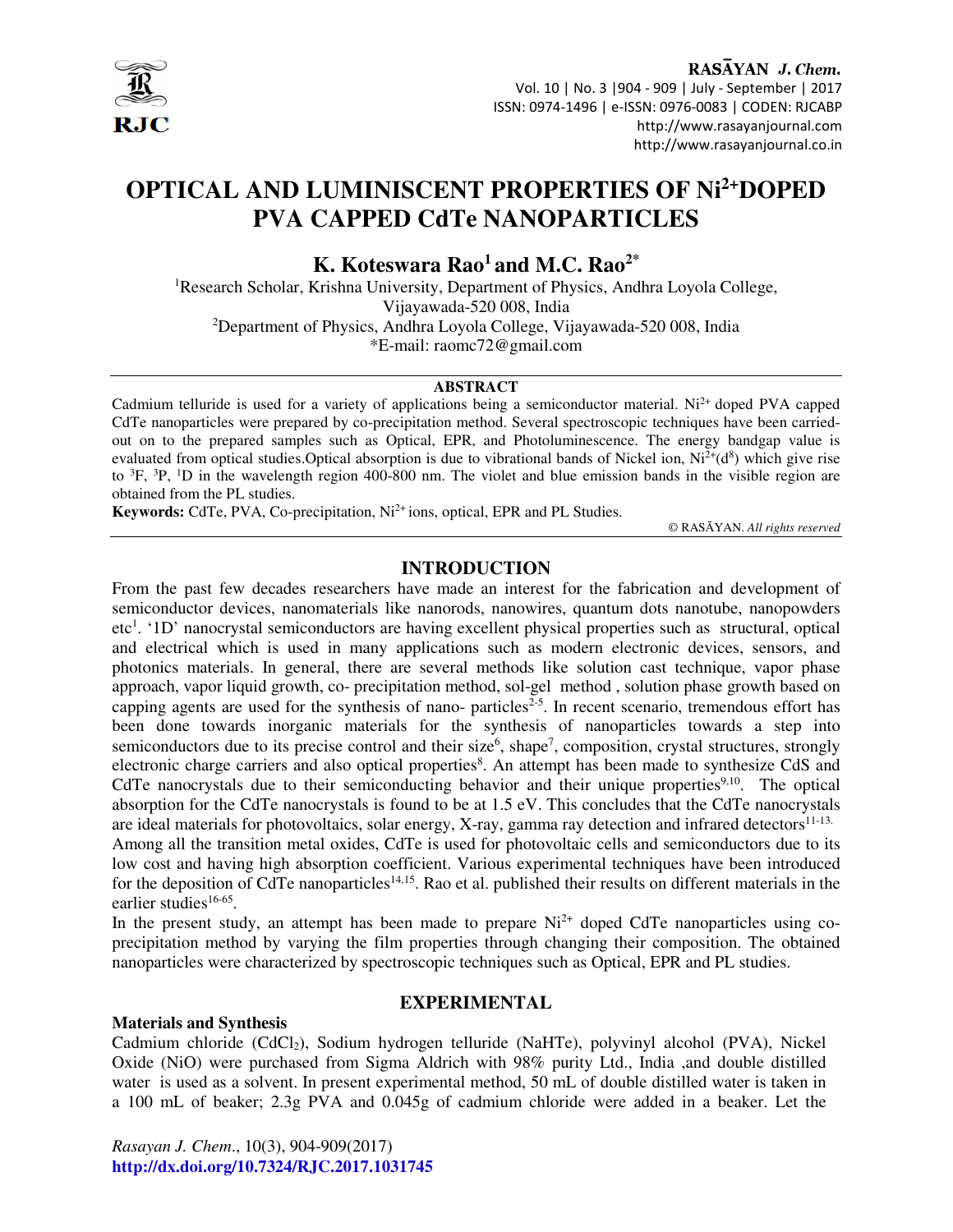composite solution is left over without stirring for 24 hrs to swell at room temperature. Further, the obtained solution was allowed to heat on a hot plate up to 80°C with constant stirring up to 6 hours. After the continuous stirring highly viscous transparent solution was obtained. 1 mL of sodium hydrogen telluride (NaHTe) and 0.01 mol % nickel oxide was added drop wise into the solution, after few minutes a transparent solution is formed. The obtained viscous solution was coated on transparent glass slides and allowed to evaporate the solvent traces by placing in hot air oven. Finally, a thin film containing nickel doped PVA capped CdTe nanoparticles were obtained. The obtained nanoparticles were rinsed by ethanol to remove any impurities which are left on the surface of the nanoparticles before characterization.

## **Characterization**

UV-visible spectrum was analyzed on to the prepared nanoparticles using JASCO V-670 Spectrophotometer. Electron paramagnetic resonance (EPR) spectrum was recorded on to the prepared nanoparticles by JEOL JES-FA series X-band EPR spectrometer. The current-voltage (I-V) and resistivity of the nanoparticles were studied using four-point probe measurement.Photoluminescence (PL) spectrum is taken for the prepared nanoparticles at room temperature on Horiba Jobin-Yvon Fluorolog-3 spectrofluorimeter.

# **RESULTS AND DISCUSSION**

## **UV-visible Studies**

TheOptical absorption spectra of Ni<sup>2+</sup> doped PVA capped CdTe nanoparticles were analyzed by JASCO V-670 Spectrophotometer in the wavelength region 350-800 nm. Four bands of absorbance peaks are formed at 418, 722, 791 and 1198nm for nickel doped CdTe nanoparticles, which are clearly shown in Figure-1. Vibrational bands of Nickel ion,  $Ni^{2+}(d^8)$  give rise to <sup>3</sup>F, <sup>3</sup>P, <sup>1</sup>D and several other singlet terms.<sup>3</sup>F splits into  ${}^3A_{2g}(F)$ ,  ${}^3T_{2g}(F)$  and  ${}^3T_{1g}(F)$  whereas  ${}^3P$  transforms as  ${}^3T_{1g}(P)$ . The <sup>1</sup>D term splits into <sup>1</sup>Eg (D), <sup>1</sup> $T_{2g}$  (D) and<sup>3</sup> $A_{2g}$ (F) act as ground state of the crystal field<sup>66</sup>. The energy matrices of Nickel ion  $Ni<sup>2+</sup>(d<sup>8</sup>)$  has been solved from the above assignments<sup>67</sup>. Inter electronic repulsion parametervalues were calculated using the following equations:

$$
{}^{3}A_{2g}(F) \rightarrow {}^{3}T_{1g}(P) = 15Dq + 13.5B = v_1
$$
 (1)

$$
{}^{3}A_{2g}(F) \rightarrow {}^{3}T_{1g}(F) = 15Dq + 1.5B = v_2
$$
 (2)

 ${}^{3}A_{2g}(F) \rightarrow {}^{3}T_{2g}(F) = 10Dq = v_3$  (3)

The evaluated values of  $Ni^{2+}$  doped PVA capped CdTe nanoparticles are observed at Dq = 835, B = 820 and  $C = 3150$  cm<sup>-1</sup>, which satisfies with the calculated values. Inter electronic repulsion parameters of observed and measured values are given in Table-1.The obtained value of inter-electronic repulsion parameter (B) is found to be the lowest form the observed values. This strongly suggests that the existence of a covalent bond formation between doped  $Ni<sup>2+</sup>$  ions and its ligands.

| CdTe nanoparticles |            |                        |            |                 |                 |                                     |
|--------------------|------------|------------------------|------------|-----------------|-----------------|-------------------------------------|
| Transaction        | Wavelength | Wavenumber $(cm^{-1})$ |            | Dq              |                 |                                     |
| from               | (nm)       |                        |            | $\rm (cm^{-1})$ | $\rm (cm^{-1})$ | $\rm \left( cm^{\text{-}1} \right)$ |
| ${}^3A_{2g}(F)$    |            | Observed               | Calculated |                 |                 |                                     |
| ${}^{3}T_{1g}(P)$  | 418        | 23,942                 | 23.923     |                 |                 |                                     |
| ${}^{3}T_{1g}(F)$  | 722        | 13,848                 | 13,851     | 835             | 820             | 3150                                |
| ${}^{1}E_{1g}(D)$  | 791        | 12,654                 | 12,642     |                 |                 |                                     |
| ${}^{3}T_{2g}(F)$  | 1198       | 8,336                  | 8,347      |                 |                 |                                     |

Table-1: Optical band positions, crystal field and inter-electronic repulsion parameters of Ni<sup>2+</sup> doped PVA capped

### **EPR Studies**

Electron paramagnetic resonance is extreme sensitivity microscopic used for the characterization of metal particles and paramagnetic center of nanoparticles when diminished to nanoscale on JEOL JES-FA series having 100 kHz field modulation at room temperature. Figure-2 shows that EPR spectrum of  $Ni<sup>2+</sup>$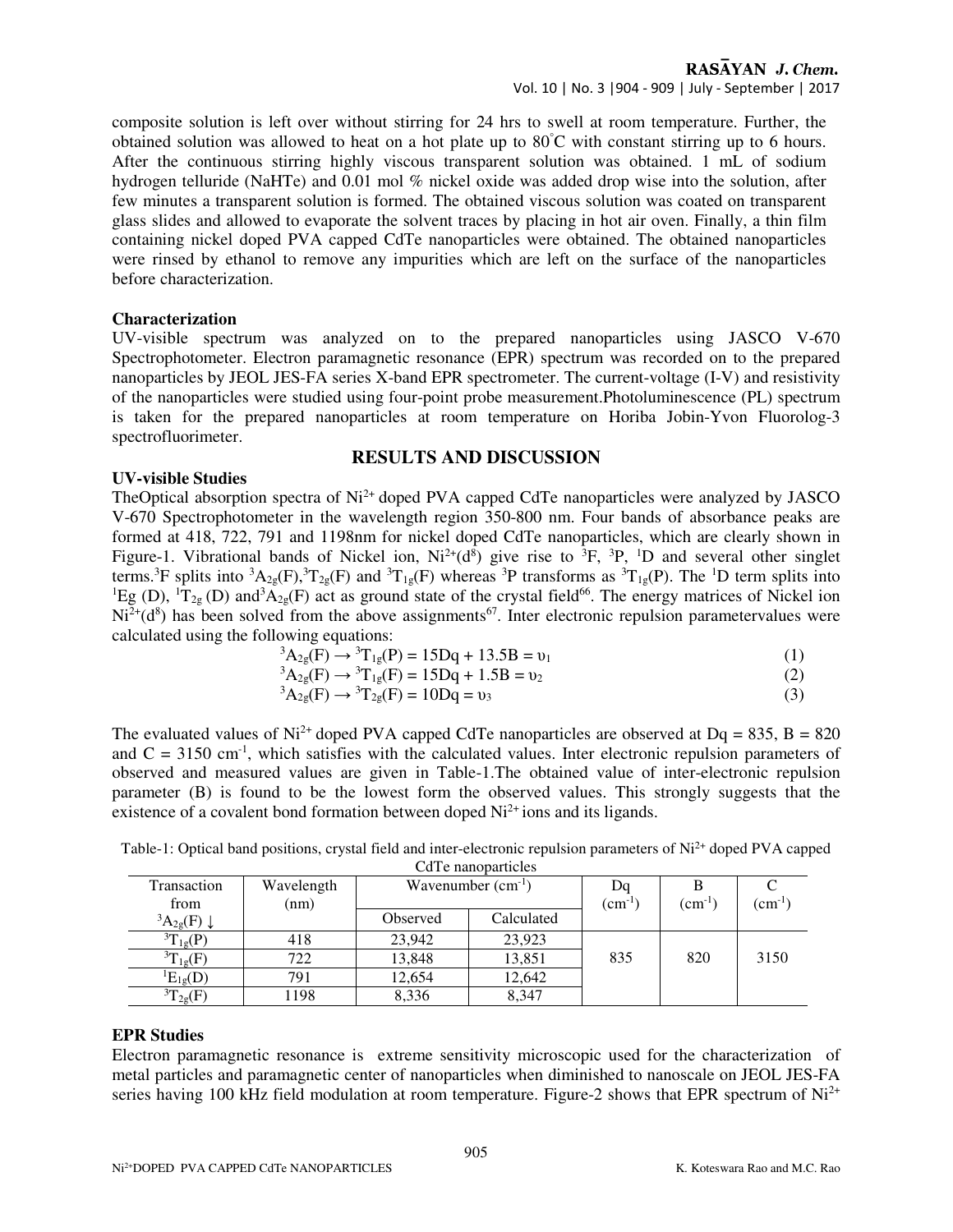doped PVA capped CdTe, and an intense resonance signal is found at  $g = 2.23$  (100 K) temperature and this value concludes that  $Ni^{2+}(d^8)$  ions have octahedral coordination and orbital singlet  ${}^3A_{2g}$  has the lowest energy level, which split into<sup>3</sup>F ground state as a consequence of crystal field.



Fig.-1: Optical absorption spectrum of  $Ni^{2+}$  doped PVA capped CdTe nanoparticles

Using spin-Hamiltonian:  $H = g\beta HS$  with  $S = 1$  and an isotropic g factor, an isotropic line is obtained which corresponds to the  $|0-1\rangle \pm 1\rangle$  magnetic dipole transitions<sup>68</sup>. Spin-orbit coupling of ligand field theory is given by the relation:

$$
g = g_e - 8\lambda/\Delta \tag{4}
$$

Where $\lambda$  is the effective spin–orbit coupling constant (207 cm<sup>-1</sup>), g is an isotropic factor,  $g_e$  free electron value and  $\Delta$  is the energy difference between the ground state  ${}^3A_{2g}(F) \rightarrow {}^3T_{2g}(F)$ .

Isotropic factor 'g' value is obtained from the above relation and it is found to be at 2.23. From optical studies, the  $\Delta$  value is 8415 cm<sup>-1</sup>. On comparison of an optical and isotropic factor the free ion value lies at 62% and wavelength  $\lambda = -335$  cm<sup>-1</sup>, this suggests a strong covalence bond formation. The Owens's ionic parameter  $\alpha^2$  can be evaluated by correlating the spectral peaks of EPR and optical data and the ionic parameter is calculated by the following equation:

$$
g = 2.0023 - (\alpha^2 8\lambda/\Delta) \tag{5}
$$

The value of  $\alpha^2$  between 0.5 and 1.0 clearly indicates the limitation of pure ionic and covalent bonding. In the present study, the calculated value of  $\alpha^2$  is 0.62, which suggests that there exist a covalent bonding between doped  $Ni<sup>2+</sup> ions$  and their ligands.



### **I-V Characteristics**

The current-voltage (I-V) and resistivity of the thin films and nanoparticles were studied using a fourpoint probe measurement with the Lucas Signatone system. I-V characteristics of Ni<sup>2+</sup> doped PVA capped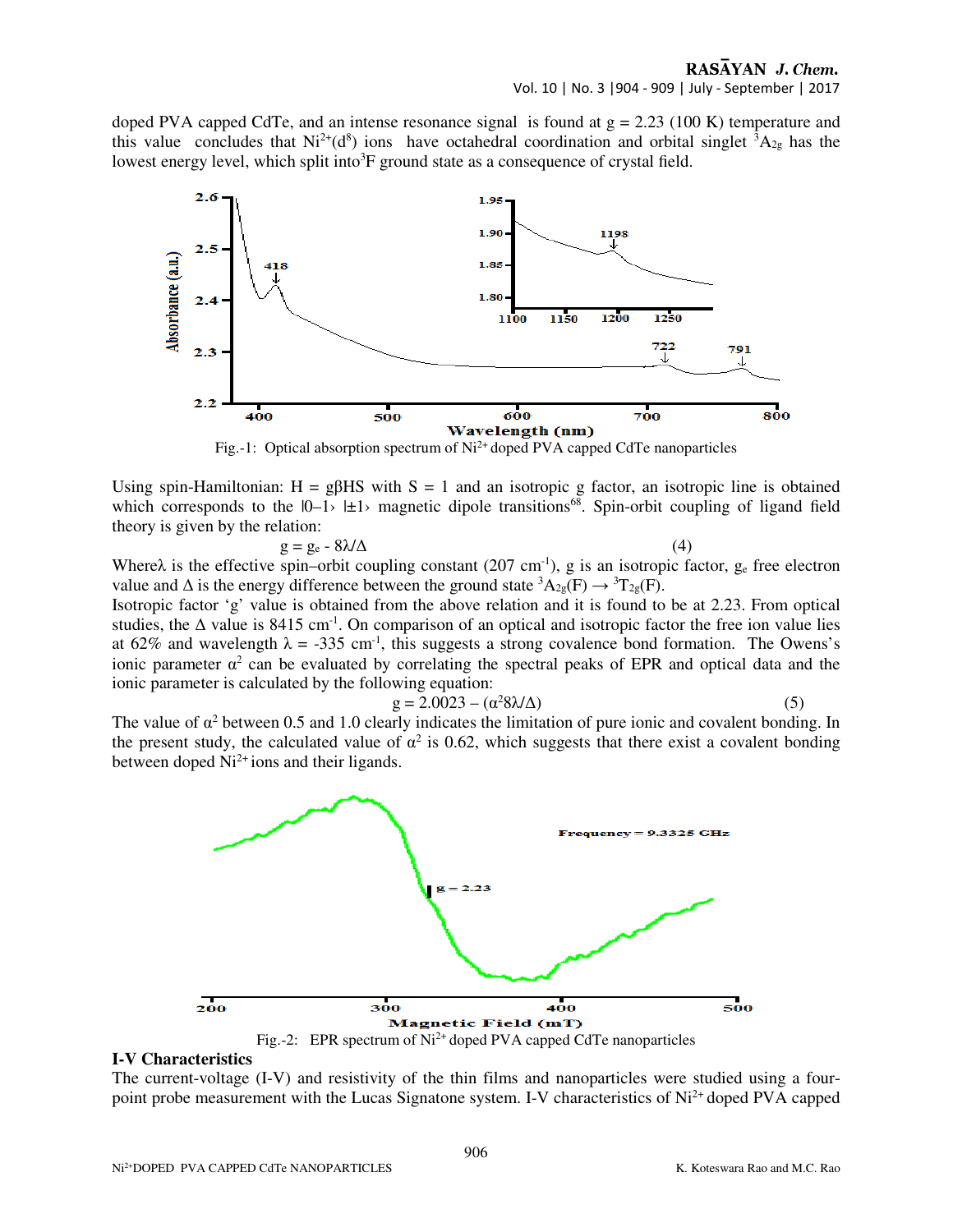## RASAYAN J. Chem.

Vol. 10 | No. 3 |904 - 909 | July - September | 2017

CdTe nanoparticles are shown in Fig.-3 and Fig.-4. An increase in current with an increase in dopant concentration is observed due to the increased filling fraction. The electrical conductivity at room temperature could be varied by varying the CdTe content in PVA matrix, which makes them attractive for electronic technology<sup>69</sup>. The charge-transference mechanism in PVA encapsulated CdTe system proposed by Greenham et al.<sup>70</sup>. The charge transport of ions takes place through the nanoparticles on to the prepared sample, when an electron hole pair gets rapidly separated with electrons which are attracted towards the nanoparticle, and pinholes on the polymer. It could be inferred that the PVA-CdTe composite behaves like a semiconductor. Fig.-3 demonstrates the current versus voltage behavior in the dark, while Figure-4 demonstrates the light condition. The dark current in the reverse bias is very close to zero which could be considered as an ideal case for diode characteristics.





Fig.-4: I-V Curve of Light Current for Ni<sup>2+</sup> doped PVA capped CdTe nanoparticles

#### **Photoluminescence Studies**

Photoluminescence spectrum is taken at room temperature on Horiba Jobin-Yvon Fluorolog-3 spectrofluorimeter with Xe continuous (450 W) and pulsed (35 W) lamps as excitation sources.PL spectrum reveals the information about the complexation of organic elements. Figure-5 shows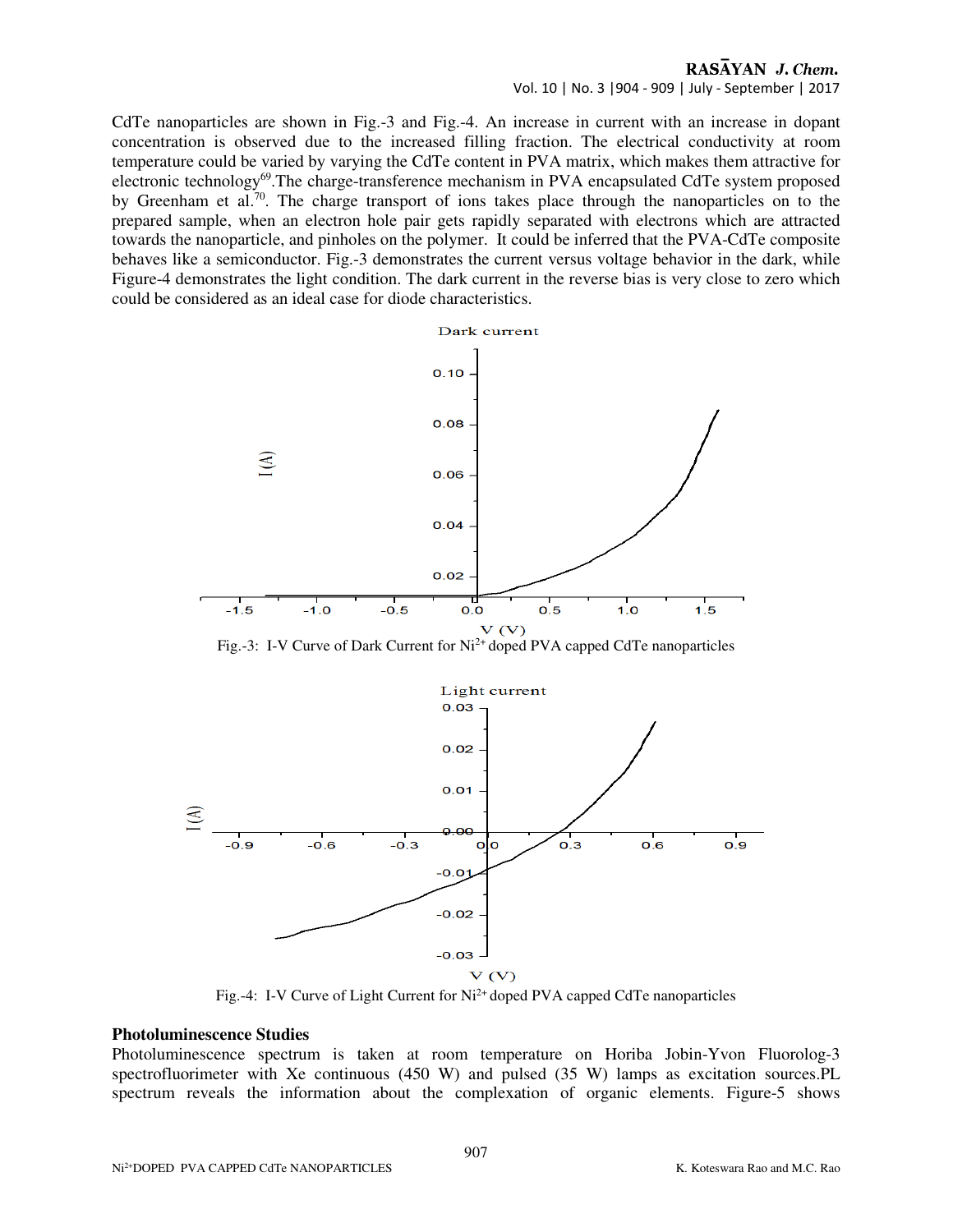luminescence properties of  $Ni<sup>2+</sup>$  doped PVA capped CdTe nanoparticles and observed the two bands around 425, 467 nm at an excitation wavelength of 325 nm at room temperature. These bands are corresponding to violet and blue emissions in the visible region are important for the optoelectronic device applications.



Fig. -5: PL spectrum of  $Ni^{2+}$  doped PVA capped CdTe nanoparticles

# **CONCLUSION**

Ni<sup>2+</sup> doped PVA capped CdTe nanoparticles were prepared by co-precipitation method. Optical absorption spectrum shows four characteristic bands of octahedral site symmetry; this agrees with the EPR studies. PL spectrum of Ni<sup>2+</sup> doped PVA capped CdTe nanoparticles shows violet and blue emission. The PVA-CdTe composite behaves like a semiconductor. The dark current in the reverse bias is very close to zero which could be considered as an ideal case for diode characteristics. The obtained results of Ni<sup>2+</sup> doped PVA capped CdTe nanoparticles are useful for making in LCDs, plasma devices, and electrochromic devices.

# **REFERENCES**

- 1. W. Wang, C. Chen, K. H. Lin, Y. Fang, C. M. Lieber, *Nanosensors,***32(2),** 142 (2007).
- 2. A. P. Alivisatos, *Science,***271,** 933 (1996).
- 3. H. Dai, E.W. Wong, Y.Z. Lu, S. Fan, C.M. Lieber, *Nature,***375,** 769 (1995).
- 4. X. F. Duan, Y. Huang, Y. Cui, J. F. Wang, C. M. Lieber, *Nature*, **409,** 66 (2001).
- 5. J.D. Holmes, K.P. Johnston, R.C. Doty, B.A. Korgel, *Science,***287,** 1471 (2000).
- 6. C.B. Murray, D.J. Norris, M.G. Bawendi, *J. Am. Chem. Soc*.,**115,** 8706 (1993). \
- 7. L. Manna, D. J. Milliron, A. Meisel, E.C. Scher, A.P. Alivisators, *Nature Mater*., **2,**382 (2003).
- 8. S. Ithurria, M.D. Tessier, B. Mahler, B. Dubertret, Al.L. Efros, *Nature Mater*., **10,**936 (2011).
- 9. P.V. Kamat, *J. Phys. Chem*., **112,** 18737 (2008).
- 10. J.H. Bang, P.V. Kamat, *ACS Nano*,**3(6),** 1467 (2009).
- 11. M.C. Kum, Y.W. Rheem, A. Mulchandani, N.V. Myung, Nanotech., **19,** 325711 (2008).
- 12. S.J. Lade, M.D. Uplane, C.D. Lokhande, Mater. Chem. Phys.,**63,** 99 (2000).
- 13. J.D. Beach, B.E. McCandless, *MRS Bull.*, **32,** 225 (2007).
- 14. T.L. Chu, S.S. Chu, C. Ferekids, C.Q. Wu, J. Britt, C. Wang, *J. Appl. Phys*., **70(12),** 7608 (1991).
- 15. A.D. Compaan, A. Gupta, J. Drayton, S.H. Lee, S. Wang, Phys. Stat. Solidi., **241,**779(2004).
- 16. M.C. Rao, O.M. Hussain, *J. Alloys Compd*., **491(1)**, 503 (2010).
- 17. M.C. Rao, *J. Crys. Growth*, **312(19)**, 2799 (2010).
- 18. M.C. Rao, *Optoelect. Adv. Mater., (Rapid Commu.)* **5**, 85 (2011).
- 19. Sk. Muntaz Begum, M.C. Rao, R.V.S.S.N. Ravikumar, *Spectrochim. Acta Part A: Mol. Biomol. Spec.*, **98**, 100 (2012).
- 20. M.C. Rao, *J. Optoelect. Adv. Mater*., **13**, 428 (2011).
- 21. M.C. Rao, O.M. Hussain, *Eur. Phys. J. Appl. Phys*., **48(2)**, 20503 (2009).